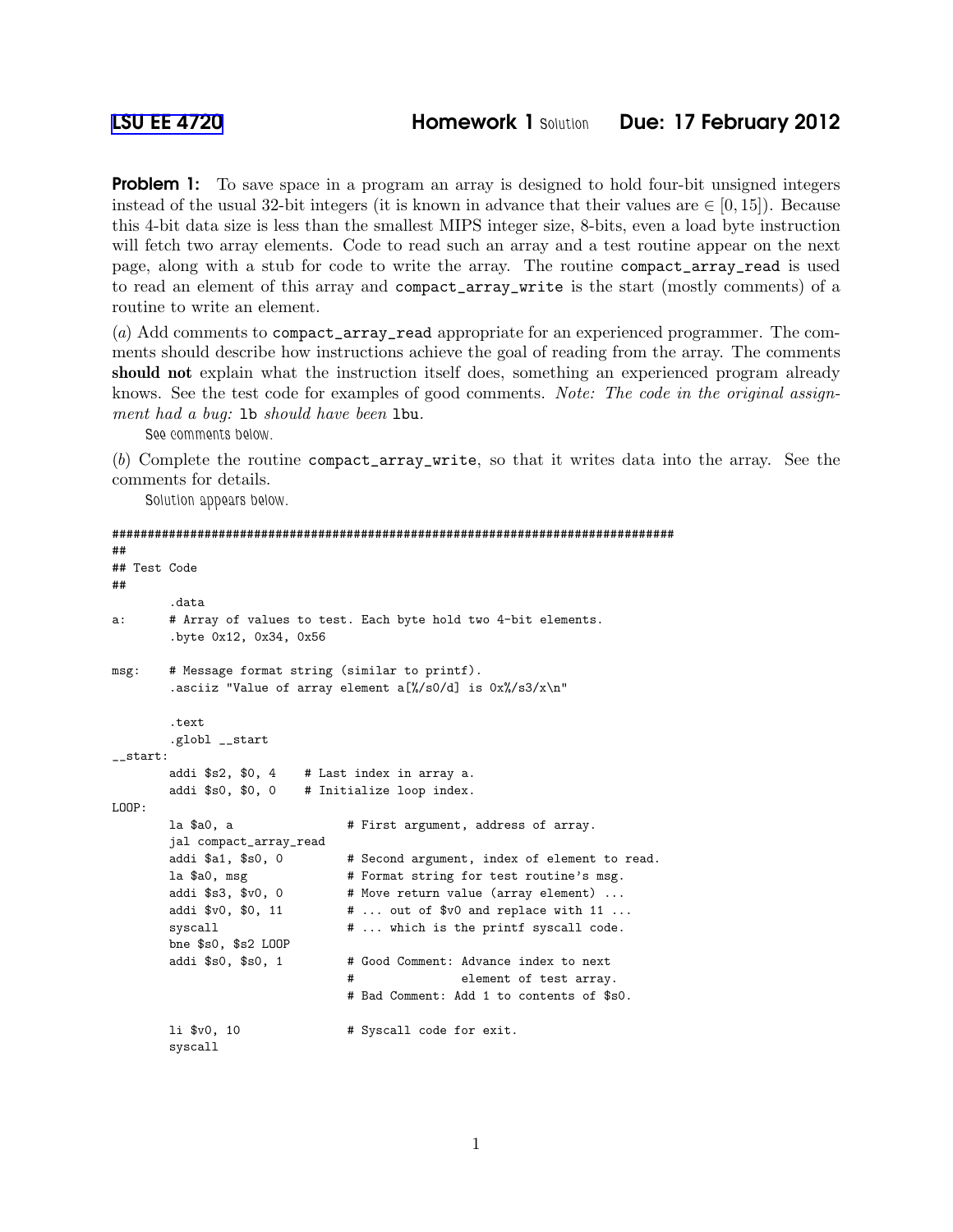```
###############################################################################
##
## compact_array_read
##
compact_array_read:
       ## Register Usage
       #
       # CALL VALUES
       # $a0: Address of first element of array.
       # $a1: Index of element to read.
       #
       # RETURN VALUE
       # $v0: Array element that has been read.
       #
       # Element size: 4 bits.
       # Element format: unsigned integer.
```

```
## SOLUTION
       srl $t0, $a1, 1 # Scale array index to byte offset.
       add $t1, $a0, $t0 # Compute address of element.
       andi $t3, $a1, 1 # Determine if loading upper or lower 4 bits.
       bne $t3, $0 SKIP
       lb $t2, 0($t1) # Load a pair of elements.
       jr $ra \qquad # Return for upper-4-bits case.
      srl $v0, $t2, 4 # Move upper 4 bits into position.
SKIP: jr $ra # Return for lower-4-bits case
       andi $v0, $t2, 0xf # Just want lower bits, so mask off rest.
```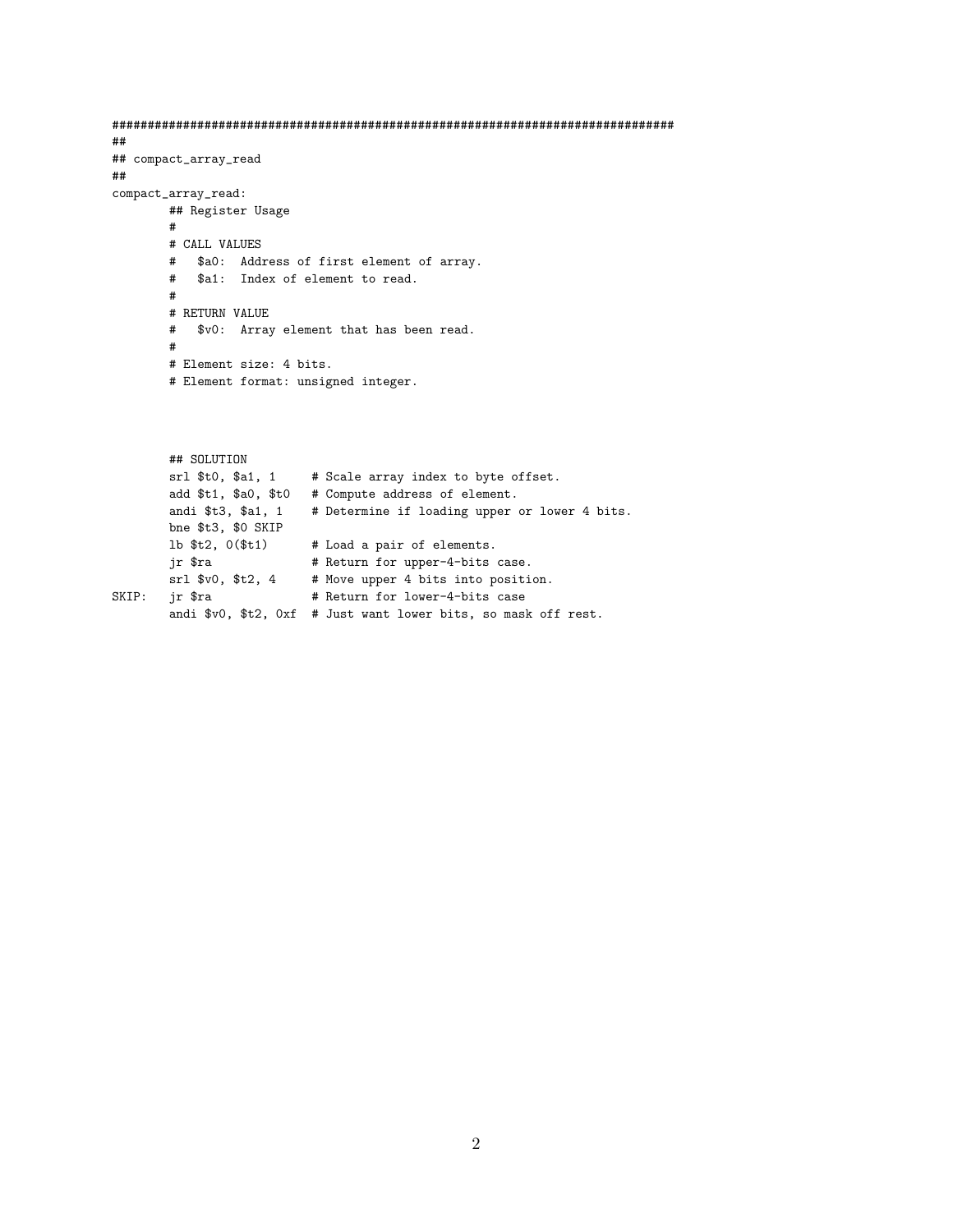```
## compact_array_write
#\verb|compact_array_write: % \begin{minipage}[c]{0.23\linewidth} \centering \end{minipage} \vspace*{-1em} \caption{The \textit{target} \textit{target} \label{eq:target} \vspace*{-1em} \vspace*{-1em} \caption{The \textit{target} \textit{target} \textit{target} \textit{target} \textit{target} \textit{target} \textit{target} \textit{target} \textit{target} \textit{target} \textit{target} \textit{target} \textit{target} \textit{target} \textit{target} \textit{target} \textit{target} \textit{target} \textit{target} \textit{target} \textit{target} \textit{target} \## Register Usage
            ## CALL VALUES
            # $a0: Address of first element of array.
            # $a1: Index of element to write.
                $a2: Value to write.
            ### RETURN VALUE
            # None.
            ## Element size: 4 bits.
            # Element format: unsigned integer.
           srl $t0, $a1, 1
           add $t1, $a0, $t0
           andi $t3, $a1, 1
           lb $t2, 0($t1)
           bne $t3, $0 SKIPw
            andi $a2, $a2, Oxf # Make sure that write value is 4 bits.
            # Even element, put $a2 value in bits 7-4.
            #andi $t2, $t2, 0xf # Write zeros in bits 31-4 (keep only 3-0)
            i FINISH
           sll $a2, $a2, 4
                                        # Put write value in correct position.
SKIPw:
            # Odd element, put $a2 in bits 3-0.
            #andi $t2, $t2, 0xf0 # Write zeros everywhere except bits 7-4.
FINISH:
            or $t2, $t2, $a2
                                        # Combine write value with value already present.
            jr $ra
            sb $t2, 0($t1)
```